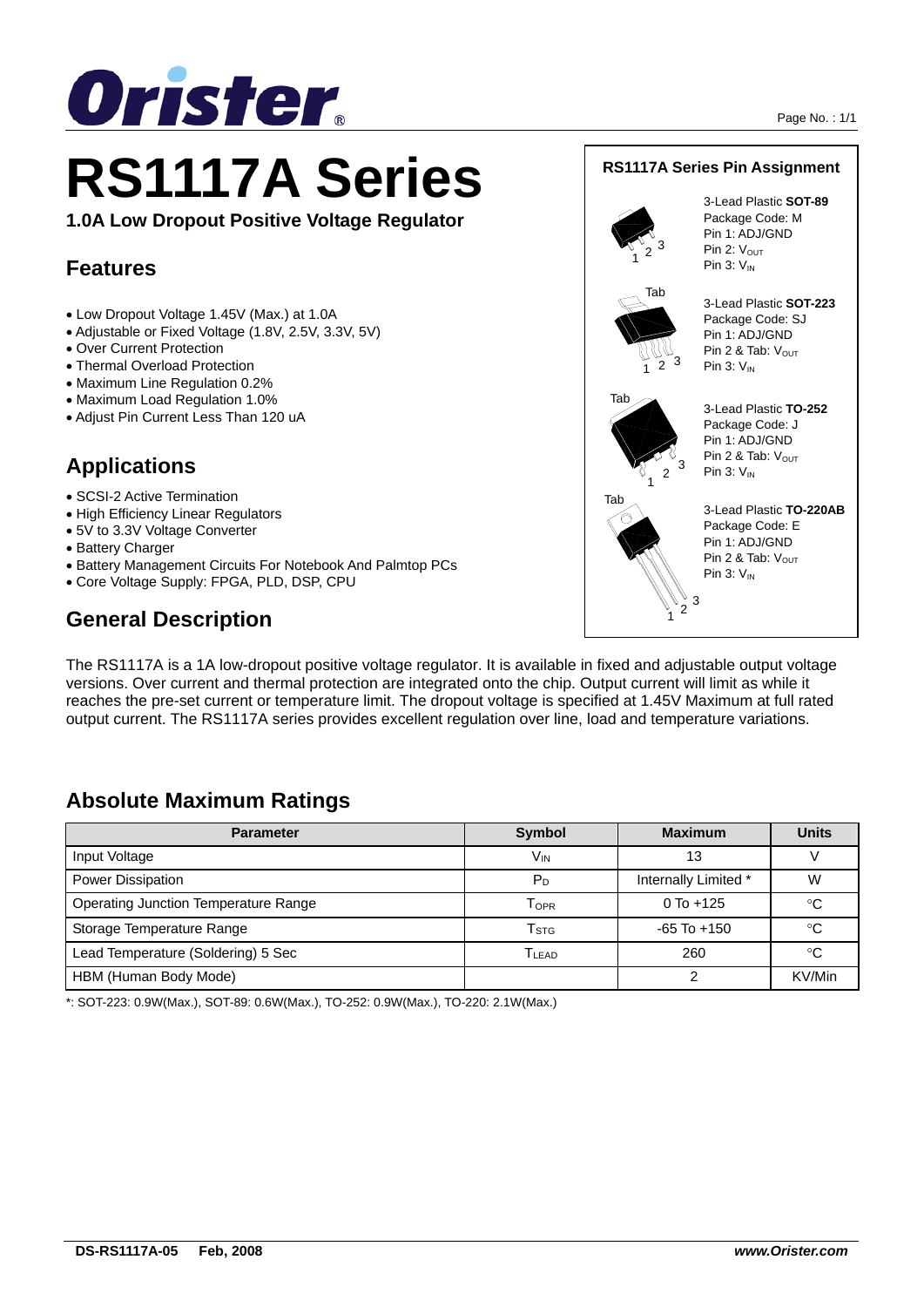

# **Electrical Characteristics**

## **RS1117A-B**

| <b>Parameter</b>              | <b>Symbol</b>                  | <b>Test Conditions</b>                        |                                               | Min.  | Typ.  | Max.                     | <b>Units</b>                 |
|-------------------------------|--------------------------------|-----------------------------------------------|-----------------------------------------------|-------|-------|--------------------------|------------------------------|
| Output Voltage                | V <sub>OUT</sub>               | $V_{IN} = 5V$ , $I_0 = 0A$                    | $T_J = 25 \degree C$                          | 1.782 | 1.800 | 1.818                    | v                            |
|                               |                                |                                               | $T_J=0$ °C to 70 °C                           | 1.764 | 1.800 | 1.836                    |                              |
| Line Regulation               | $\mathsf{REG}_{\mathsf{LINE}}$ | $V_{IN} = 4.75V$ to 7V, $I_{O} = 0A$          | $T_i = 0^\circ C$ to 70 $^\circ C$            |       |       | 0.2                      | %                            |
| Load Regulation               | REG <sub>LOAD</sub>            | $V_{IN} = 5V$ , $I_0 = 0A$ to $\overline{1A}$ | $T_{\rm J}$ =0 °C to 70 °C                    |       | 0.1   | 1.0                      |                              |
| Dropout Voltage               | V <sub>DROPOUT</sub>           | $\triangle V_0 = \pm 1\%$ , $I_0 = 0A$ to 1A  | $T_{\text{J}} = 0^{\circ}C$ to 70 $^{\circ}C$ |       | 1.2   | 1.45                     | V                            |
| <b>Current Limit</b>          | Is                             | $V_{IN} = 4.75V$ to $7V$                      | $T_i = 0^\circ C$ to 70 $^\circ C$            | 1.0   | 1.5   | -                        | A                            |
| Quiescent Current             | ΙQ                             | $V_{IN} = 5V$ , $I_0 = 0A$ to 1A              | $T_J=0$ °C to 70 °C                           |       | 6.0   | 13                       | mA                           |
| Temp. Coefficient             | Тc                             | $V_{IN}$ =4.75V to 7V, $I_{O}$ =0A to 1A      |                                               |       | 0.005 | $\overline{\phantom{0}}$ | $%$ <sup>o</sup> C           |
| Temp. Stability               | $T_{\rm S}$                    | $V_{IN}$ =5V, $I_{O}$ =100mA                  | $T_J = 0$ °C to 70 °C                         |       | 0.5   |                          | %                            |
| <b>RMS Output Noise</b>       | VN                             | 10Hz $\leq$ f $\leq$ 10KHz                    | $T_{\rm J}$ =25 $^{\circ}$ C                  |       | 0.003 |                          | % $\triangle$ V <sub>o</sub> |
| <b>Ripple Rejection Ratio</b> | $R_{A}$                        | $V_{IN} = 5V$ , $I_{O} = 1A$                  | $T_J = 0^\circ C$ to 70 $^\circ C$            | 60    | 72    |                          | dB                           |

### **RS1117A-E**

| <b>Parameter</b>              | <b>Symbol</b>           | <b>Test Conditions</b>                              |                                    | Min.  | Typ.  | Max.                     | <b>Units</b>                 |
|-------------------------------|-------------------------|-----------------------------------------------------|------------------------------------|-------|-------|--------------------------|------------------------------|
| Output Voltage                | VOUT                    | $V_{IN} = 7V$ , $I_0 = 0A$                          | $T = 25^{\circ}C$                  | 4.950 | 5.000 | 5.050                    | V                            |
|                               |                         |                                                     | $T_i = 0^\circ C$ to 70 $^\circ C$ | 4.900 | 5.000 | 5.100                    |                              |
| Line Regulation               | <b>REGLINE</b>          | $V_{IN}$ =7V to 9V, $I_{O}$ =0A                     | $T_i = 0^\circ C$ to 70 $^\circ C$ |       | -     | 0.2                      | $\%$                         |
| Load Regulation               | REG <sub>LOAD</sub>     | $V_{IN}$ =7V, I <sub>O</sub> =0A to $1\overline{A}$ | $T_i = 0^\circ C$ to 70 $^\circ C$ |       | 0.1   | 1.0                      |                              |
| Dropout Voltage               | V <sub>DROPOUT</sub>    | $\triangle V_0 = \pm 1\%$ , $I_0 = 0A$ to 1A        | $T_J = 0^\circ C$ to 70 °C         |       | 1.2   | 1.45                     | V                            |
| <b>Current Limit</b>          | Is                      | $V_{IN} = 7V$ to 10V                                | $T_J = 0^\circ C$ to 70 $^\circ C$ | 1.0   | 1.5   | $\overline{\phantom{0}}$ | A                            |
| Quiescent Current             | ΙO                      | $V_{IN}$ =7V, $I_{O}$ =0A to 1A                     | $T_J = 0^\circ C$ to 70 $^\circ C$ |       | 6.0   | 13                       | mA                           |
| Temp. Coefficient             | $T_{\rm C}$             | $V_{IN}$ =7V to 10V, $I_{O}$ =0A to 1A              |                                    |       | 0.005 | $\overline{\phantom{0}}$ | %/ $^{\circ}$ C              |
| Temp. Stability               | $\mathsf{T}_\mathsf{S}$ | $V_{IN}$ =5V, $I_{O}$ =100mA                        | $T_J=0$ °C to 70 °C                |       | 0.5   |                          | %                            |
| <b>RMS Output Noise</b>       | VN                      | 10Hz $\leq$ f $\leq$ 10KHz                          | $T_{\rm J}$ =25 $^{\circ}$ C       |       | 0.003 |                          | % $\triangle$ V <sub>o</sub> |
| <b>Ripple Rejection Ratio</b> | $R_A$                   | $V_{IN} = 5V$ , $I_{O} = 1A$                        | $T_{\rm J}$ =0 °C to 70 °C         | 60    | 72    |                          | dB                           |

## **RS1117A-D**

| <b>Parameter</b>              | Symbol                    | <b>Test Conditions</b>                       |                                               | Min.  | Typ.  | Max.  | <b>Units</b>                   |
|-------------------------------|---------------------------|----------------------------------------------|-----------------------------------------------|-------|-------|-------|--------------------------------|
| Output Voltage                | Vout                      | $V_{IN} = 5V$ , $I_{O} = 0A$                 | $T_J = 25^{\circ}C$                           | 3.270 | 3.300 | 3.330 | v                              |
|                               |                           |                                              | $T_{\rm J}$ =0 °C to 70 °C                    | 3.234 | 3.300 | 3.330 |                                |
| Line Regulation               | REG <sub>INE</sub>        | $V_{IN} = 4.75V$ to 7V, $I_{O} = 0A$         | $T_i = 0^\circ C$ to 70 $^\circ C$            |       |       | 0.2   | $\%$                           |
| Load Regulation               | REG <sub>LOAD</sub>       | $V_{IN} = 5V$ , $I_{O} = 0A$ to 1A           | $T_i = 0^\circ C$ to 70 $^\circ C$            |       | 0.1   | 1.0   |                                |
| Dropout Voltage               | V <sub>DROPOUT</sub>      | $\triangle V_0 = \pm 1\%$ , $I_0 = 0A$ to 1A | $T_{\text{J}} = 0^{\circ}C$ to 70 $^{\circ}C$ |       | 1.2   | 1.45  | V                              |
| <b>Current Limit</b>          | Is                        | $V_{IN} = 4.75V$ to $7V$                     | $T_J = 0^\circ C$ to 70 $^\circ C$            | 1.0   | 1.5   | -     | A                              |
| Quiescent Current             | Ιo                        | $V_{IN} = 5V$ , $I_{O} = 0A$ to 1A           | $T_J = 0^\circ C$ to 70 $^\circ C$            |       | 6.0   | 13    | mA                             |
| Temp. Coefficient             | $\mathsf{T}_{\mathsf{C}}$ | $V_{IN} = 4.75V$ to 7V, $I_{O} = 0A$ to 1A   |                                               |       | 0.005 | -     | $%$ <sup>o</sup> C             |
| Temp. Stability               | $T_{\rm S}$               | $V_{IN}$ =5V, $I_{O}$ =100mA                 | $T_{\rm J}$ =0 °C to 70 °C                    |       | 0.5   |       | $\%$                           |
| <b>RMS Output Noise</b>       | V <sub>N</sub>            | 10Hz $\leq$ f $\leq$ 10KHz                   | $T_{\rm J}$ =25 $^{\circ}$ C                  |       | 0.003 | -     | $%$ $\triangle$ $V_{\text{O}}$ |
| <b>Ripple Rejection Ratio</b> | $R_A$                     | $V_{IN}$ =5V, I <sub>O</sub> =1A             | $T_J = 0^\circ C$ to 70 $^\circ C$            | 60    | 72    |       | dB                             |

## **RS1117A-C**

| <b>Parameter</b>              | Symbol                    | <b>Test Conditions</b>                             |                                      | Min.                     | Typ.  | Max.                     | <b>Units</b>       |
|-------------------------------|---------------------------|----------------------------------------------------|--------------------------------------|--------------------------|-------|--------------------------|--------------------|
| Output Voltage                | V <sub>OUT</sub>          | $V_{IN} = 5V$ , $IO=0A$                            | $T_J = 25 \degree C$                 | 2.475                    | 2.500 | 2.525                    | V                  |
|                               |                           |                                                    | $T_J = 0^\circ C$ to 70 $^\circ C$   | 2.450                    | 2.500 | 2.550                    |                    |
| Line Regulation               | REGLINE                   | $V_{\text{IN}} = 4.75V$ to 7V, $I_{\text{O}} = 0A$ | $T_J=0$ °C to 70 °C                  |                          | ۰     | 0.2                      | $\%$               |
| Load Regulation               | REG <sub>LOAD</sub>       | $V_{IN} = 5V$ , $I_{O} = 0A$ to 1A                 | $T_J = 0^\circ C$ to 70 $^\circ C$   |                          | 0.1   | 1.0                      |                    |
| Dropout Voltage               | V <sub>DROPOUT</sub>      | $\triangle V_0 = \pm 1\%$ , $I_0 = 0A$ to 1A       | $T_{\rm J}$ =0 °C to 70 °C           |                          | 1.2   | 1.45                     | V                  |
| <b>Current Limit</b>          | ıs                        | $V_{IN} = 4.75V$ to $7V$                           | $T = 0^{\circ}$ C to 70 $^{\circ}$ C | 1.0                      | 1.5   | $\overline{\phantom{0}}$ | Α                  |
| Quiescent Current             | ΙQ                        | $V_{IN}$ =5V, I <sub>O</sub> =0A to 1A             | $T_J = 0^\circ C$ to 70 $^\circ C$   |                          | 6.0   | 13                       | mA                 |
| Temp. Coefficient             | $\mathsf{T}_{\mathsf{C}}$ | $V_{IN} = 4.75V$ to 7V, $I_{O} = 0A$ to 1A         |                                      | $\overline{\phantom{0}}$ | 0.005 | $\overline{\phantom{0}}$ | $%$ <sup>o</sup> C |
| Temp. Stability               | $\mathsf{T}_\mathsf{S}$   | $V_{IN}$ =5V, $I_{O}$ =100mA                       | $T_{\rm J}$ =0 °C to 70 °C           |                          | 0.5   |                          | %                  |
| <b>RMS Output Noise</b>       | VN                        | 10Hz $\leq$ f $\leq$ 10KHz                         | $T_{\rm J}$ =25 $^{\circ}$ C         | $\overline{\phantom{0}}$ | 0.003 | $\overline{\phantom{0}}$ | % $\triangle$ Vo   |
| <b>Ripple Rejection Ratio</b> | $R_A$                     | $V_{IN}=5V$ , $I_0=1A$                             | $\overline{T} = 0$ °C to 70 °C       | 60                       | 72    |                          | dB                 |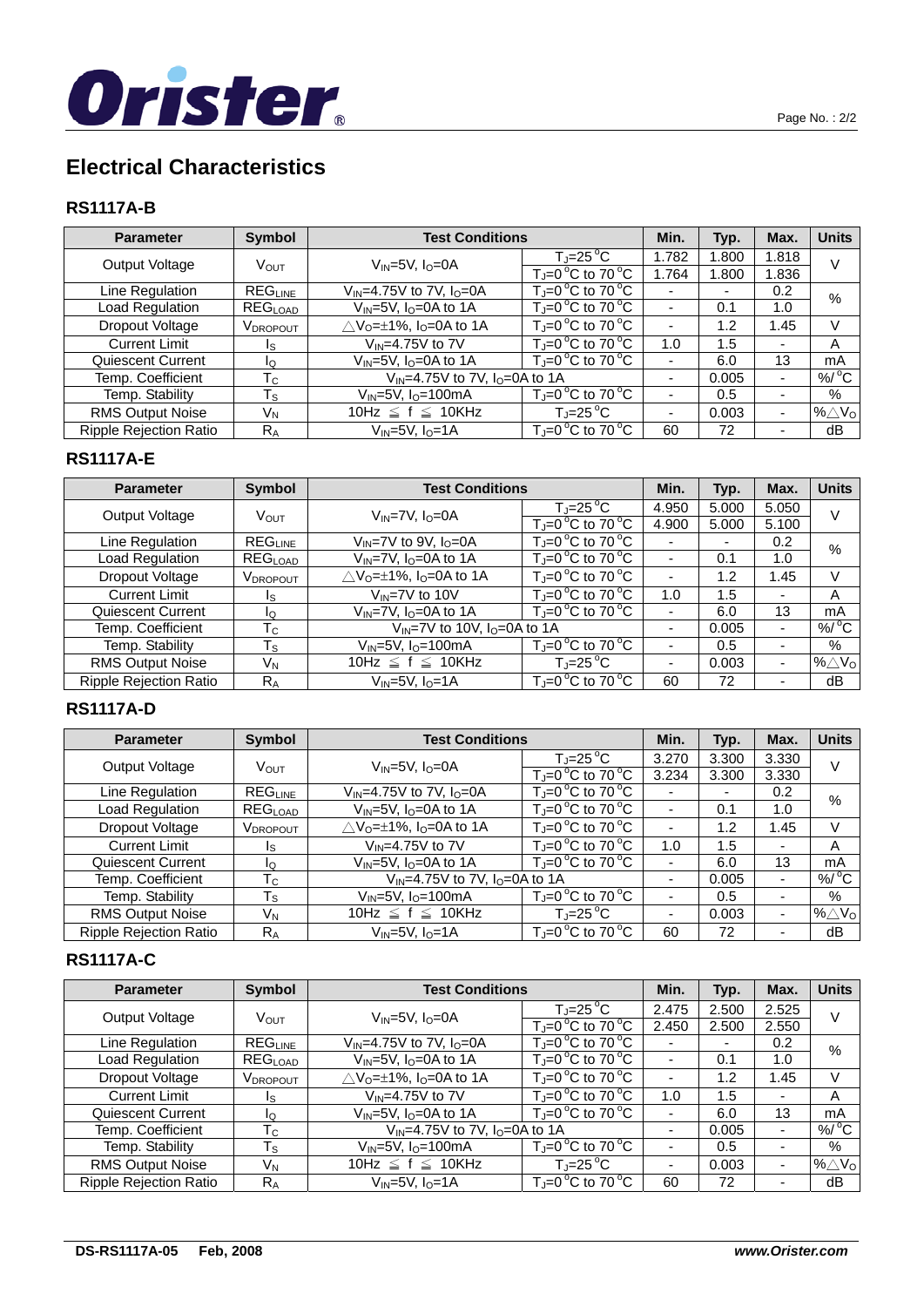

## **RS1117A-A**

| <b>Parameter</b>              | <b>Symbol</b>           | <b>Test Conditions</b>                          |                                              | Min.  | Typ.  | Max.                     | <b>Units</b>       |
|-------------------------------|-------------------------|-------------------------------------------------|----------------------------------------------|-------|-------|--------------------------|--------------------|
| Reference Voltage             |                         | $V_{IN}$ =5V, $I_{O}$ =10mA                     | $T_J = 25^{\circ}C$                          | 1.238 | 1.250 | 1.262                    | V                  |
|                               | $V_{REF}$               |                                                 | $T_{\rm J}$ =0 °C to 70 °C                   | 1.225 | 1.250 | 1.275                    |                    |
| Line Regulation               | <b>REGLINE</b>          | $V_{IN} = 4.75V$ to 7V, $I_{O} = 10mA$          | $T_i = 0^\circ C$ to 70 $^\circ C$           |       | -     | 0.2                      | $\%$               |
| Load Regulation               | REG <sub>LOAD</sub>     | $V_{IN}$ =5V, I <sub>O</sub> =10mA to 1A        | $T = 0^{\circ}$ C to 70 $^{\circ}$ C         |       | 0.1   | 1.0                      |                    |
| Dropout Voltage               | V <sub>DROPOUT</sub>    | $\triangle V_0 = \pm 1\%$ , $I_0 = 10$ mA to 1A | $T_J = 0^\circ C$ to 70 °C                   |       | 1.2   | 1.45                     | V                  |
| <b>Current Limit</b>          | Is                      | $V_{IN} = 2.7V$ to $7V$                         | $T_J = 0^\circ C$ to 70 $^\circ C$           | 1.0   | 1.5   | $\overline{\phantom{0}}$ | A                  |
| Temp. Coefficient             | Тc                      |                                                 | $V_{IN} = 2.75V$ to 7V, $I_{O} = 10mA$ to 1A |       | 0.005 | $\overline{\phantom{0}}$ | $%$ <sup>o</sup> C |
| <b>Adjust Pin Current</b>     | l <sub>ADJ</sub>        | $V_{IN} = 2.75V$ to 7V, $I_{O} = 10$ mA to 1A   | $T_J = 0^\circ C$ to 70 $^\circ C$           |       | 55    | 120                      |                    |
| Adjust Pin Current Change     | $\triangle$ ladj        | $V_{IN} = 2.75V$ to 7V, $I_{O} = 10$ mA to 1A   | $T_J = 0$ °C to 70 °C                        |       | 0.2   | 5.0                      | uA                 |
| Temp. Stability               | $\mathsf{T}_\mathsf{S}$ | $V_{IN}$ =5V, $I_{O}$ =100mA                    | $T_{\rm J}$ =0 °C to 70 °C                   |       | 0.5   | ۰                        | %                  |
| Minimum Load Current          | Ιo                      | $V_{IN} = 5V$                                   |                                              |       | 5.0   | 10                       | mA                 |
| <b>RMS Output Noise</b>       | VN                      | 10Hz $\leq$ f $\leq$ 10KHz                      | $T_J = 25$ °C                                |       | 0.003 | $\overline{\phantom{0}}$ | % $\triangle$ Vo   |
| <b>Ripple Rejection Ratio</b> | $R_A$                   | $V_{IN}=5V$ , $IO=1A$                           | $T_J=0$ °C to 70 °C                          | 60    | 72    | $\overline{\phantom{0}}$ | dВ                 |

# **Typical Application**

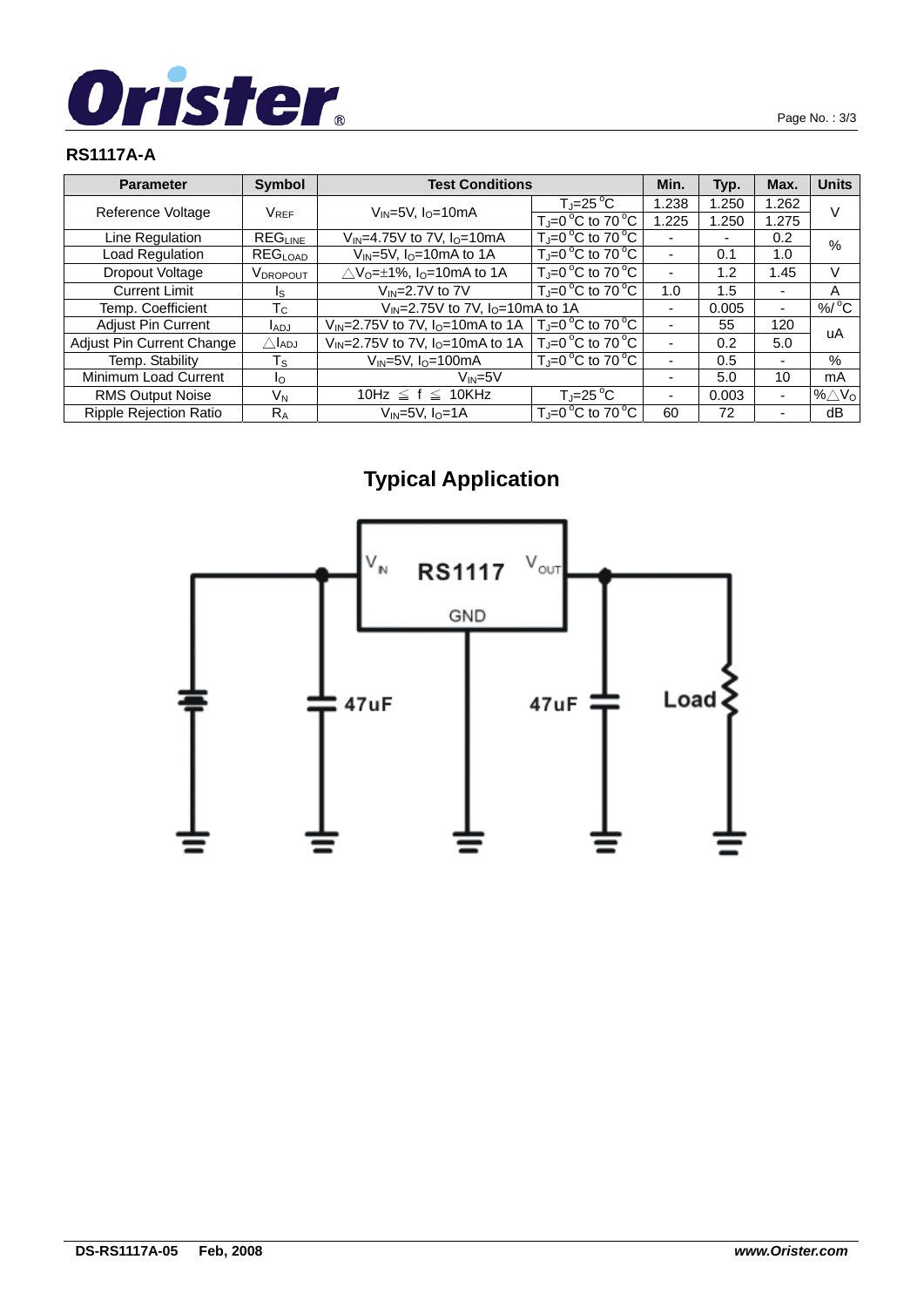

## **Characteristics Curve**



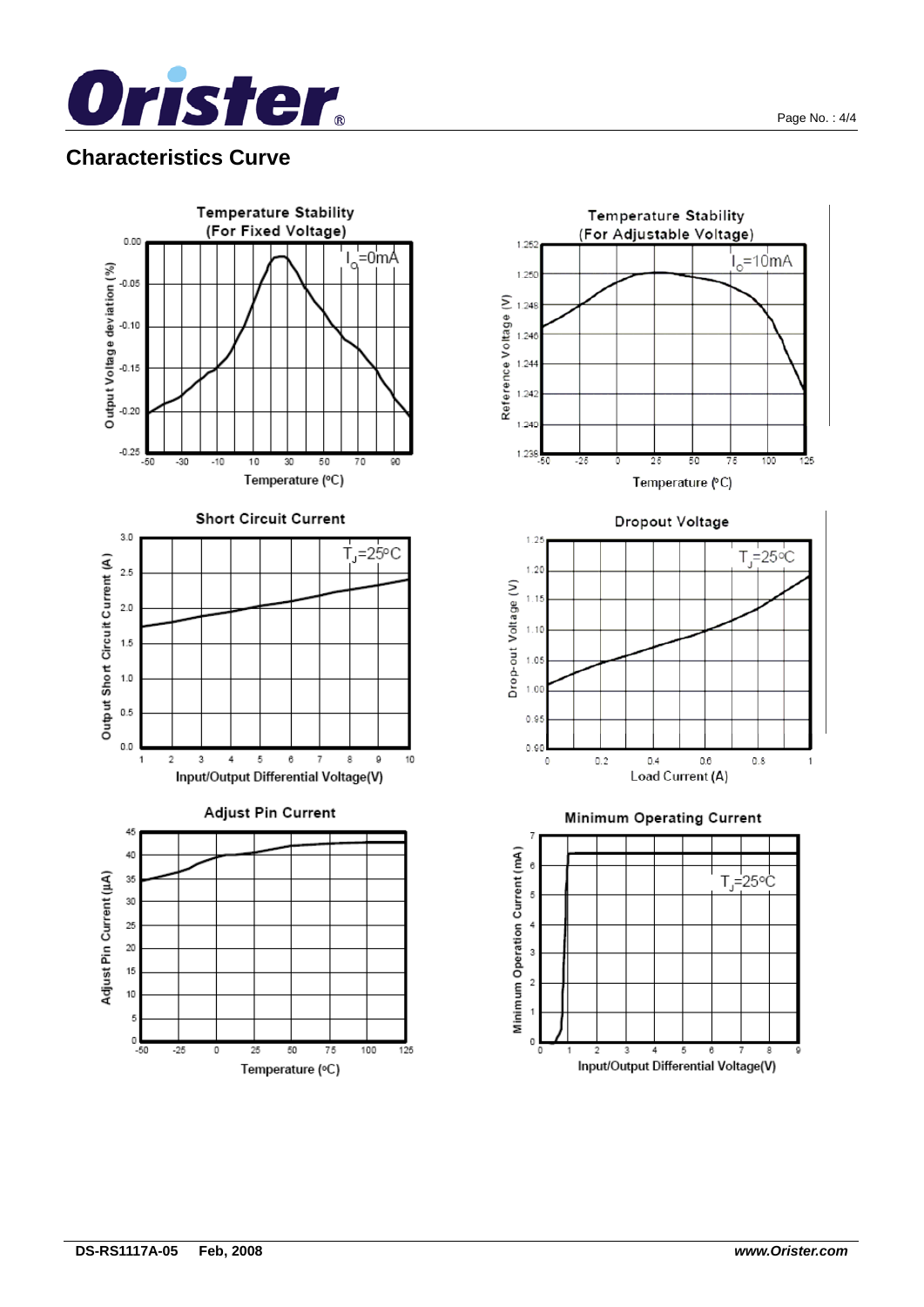

## **Applications Description**

#### • **Output Voltage Adjustment**

 Like most regulators, RS1117A series regulate the output by comparing the output voltage to an internally generated reference voltage. On the adjustable version, the  $V_{REF}$  is available externally as 1.25V between  $V_{\text{OUT}}$  and ADJ. The voltage ratio formed by R<sub>1</sub> and R<sub>2</sub> should be set to conduct 10mA (minimum output load). The output voltage is given by the following equation:  $V_{OUT} = V_{REF} (1 + R_2/R_1) +$  $I_{ADJ}$   $R_2$ 

On fixed versions of RS1117A series, the voltage divider is provided internally.

#### • **Thermal Protection**

 RS1117A series have thermal protection which limits junction temperature to 150°C. However, device functionality is only guaranteed to a maximum junction temperature of +125°C. The power dissipation and junction temperature for RS1117A in all packages given by

 $P_D=(V_{IN} - V_{OUT}) I_{OUT}$ ,  $T_{JUNCTION} = T_{AMBIENT} + (P_D X \theta_{JA})$ , Note:  $T_{JUNCTION}$  must not exceed 125°C

#### • **Current Limit Protection**

RS1117A series are protected against overload conditions. Current protection is triggered at typically 1.5A.

#### • **Stability And Load Regulation**

RS1117A series require a capacitor from  $V_{OUT}$  to GND to provide compensation feedback to the internal gain stage. This is to ensure stability at the output terminal. Typically, a 47uF tantalum or 100uF aluminum electrolytic is sufficient.

Note : It is important that the ESR for this capacitor does not exceed 0.5Ω.

 The output capacitor does not have a theoretical upper limit and increasing its value will increase stability.  $C_{\text{OUT}} = 100$ uF or more is typical for high current regulator design.

 RS1117A series load regulation are limited by the resistance of the wire connecting it to the load( $R_P$ ). For the adjustable version, the best load regulation is accomplished when the top of the resistor  $divider(R<sub>1</sub>)$  is connected directly to the output pin of the RS1117A series. When so connected,  $R_P$  is not multiplied by the divider ratio. For fixed output versions, the top of  $R_1$  is internally connected to the output and ground pin can be connected to low side of the load as a negative side sense if, so desired.

#### • **Thermal Consideration**

 The RS1117A series contain thermal limiting circuitry designed to protect itself for over-temperature conditions. Even for normal load conditions, maximum junction temperature ratings must not be exceeded. As mention in thermal protection section, we need to consider all sources of thermal resistance between junction and ambient. It contains junction-to-case, case-to-heat-sink interface and heat sink resistance itself. An additional heat sink is applied externally sometimes. It can increase the maximum power dissipation. For example, the equivalent junction temperature of 300mA output current is 115°C without external heat sink. Under the same junction temperature IC can operates 500mA with an adequate heat sink. Therefore, to attach an extra heat sink is recommended.

 Junction-to-case thermal resistance is specified from the IC junction to the bottom of the case directly below the die. The bonding wires are appending paths. The former is the lowest resistance path. Proper mounting is required to ensure the best possible thermal flow this area of the package to the heat sink. Thermal compound at the case-to-heat-sink interface is strongly recommended. The case of all devices in this series is electrically connected to the output. Therefore, if the case of the device must be electrically isolated, a thermally conductive spacer can be used, as long its thermal resistance is considered.

#### • **Protection Diode**

(The figure is shown as Regulator with Reverse Diode Protection in advanced applications)

 In general operation, RS1117A series don't need any protection diodes. From the cross-section structure of RS1117A series, the output pin is connected to P+ substrate, and the input pin is connected to N- well. There is a parasitic reverse diode between them. It can handle microsecond surge currents of 5A to 10A. Even with large output capacitance, it is very difficult to get those values of surge currents in normal operation. Only with high value output capacitors, such as 1000uF. And with the input pin instantaneously shorted to ground, can damage occur. A crowbar circuit at the input of the RS1117A series can generate those kinds of currents, and a diode from output to input is recommended. Normal power supply cycling or even plugging and unplugging in the system will not generate currents large enough to do any damage.



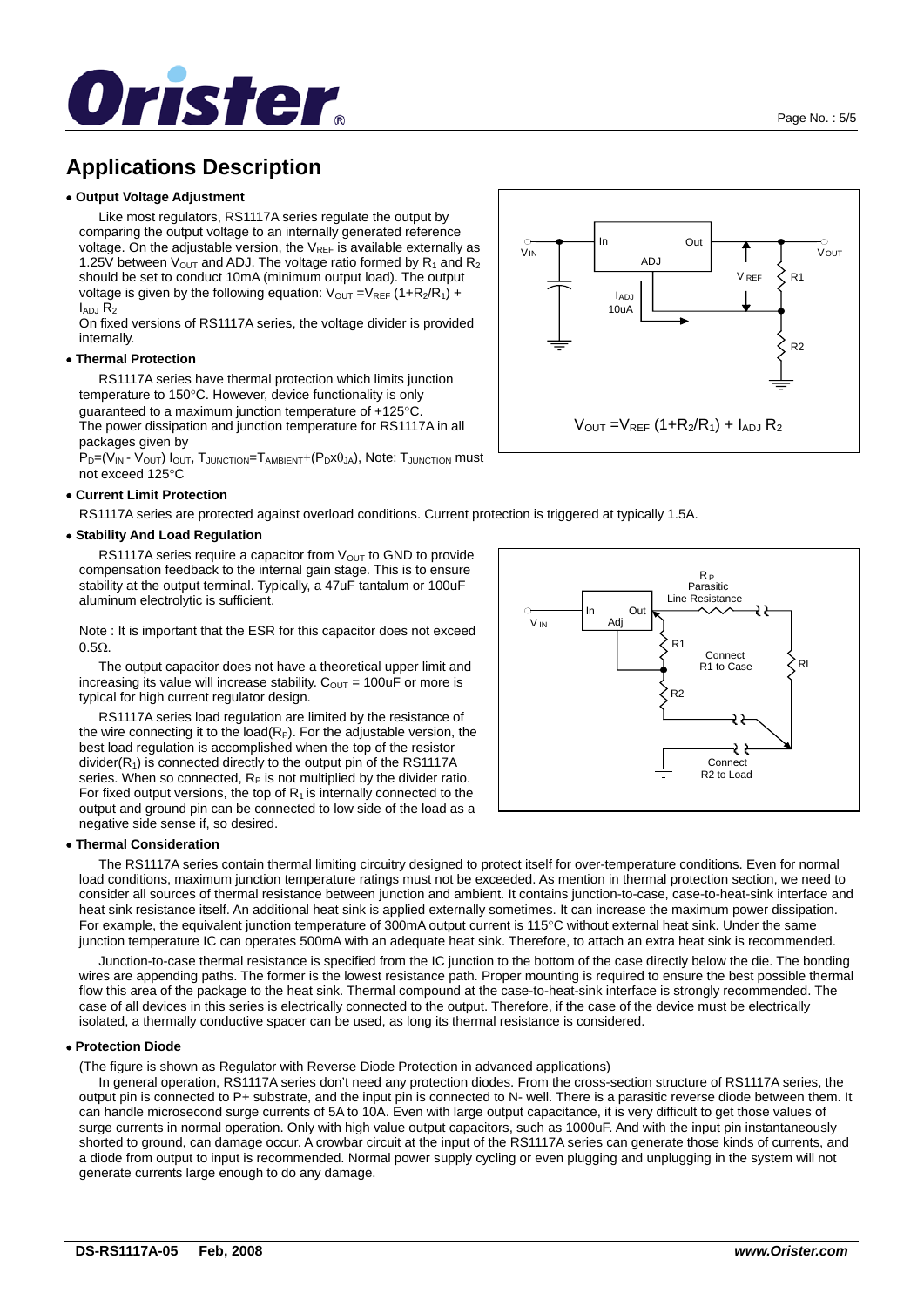



## **SOT-89 Dimension**

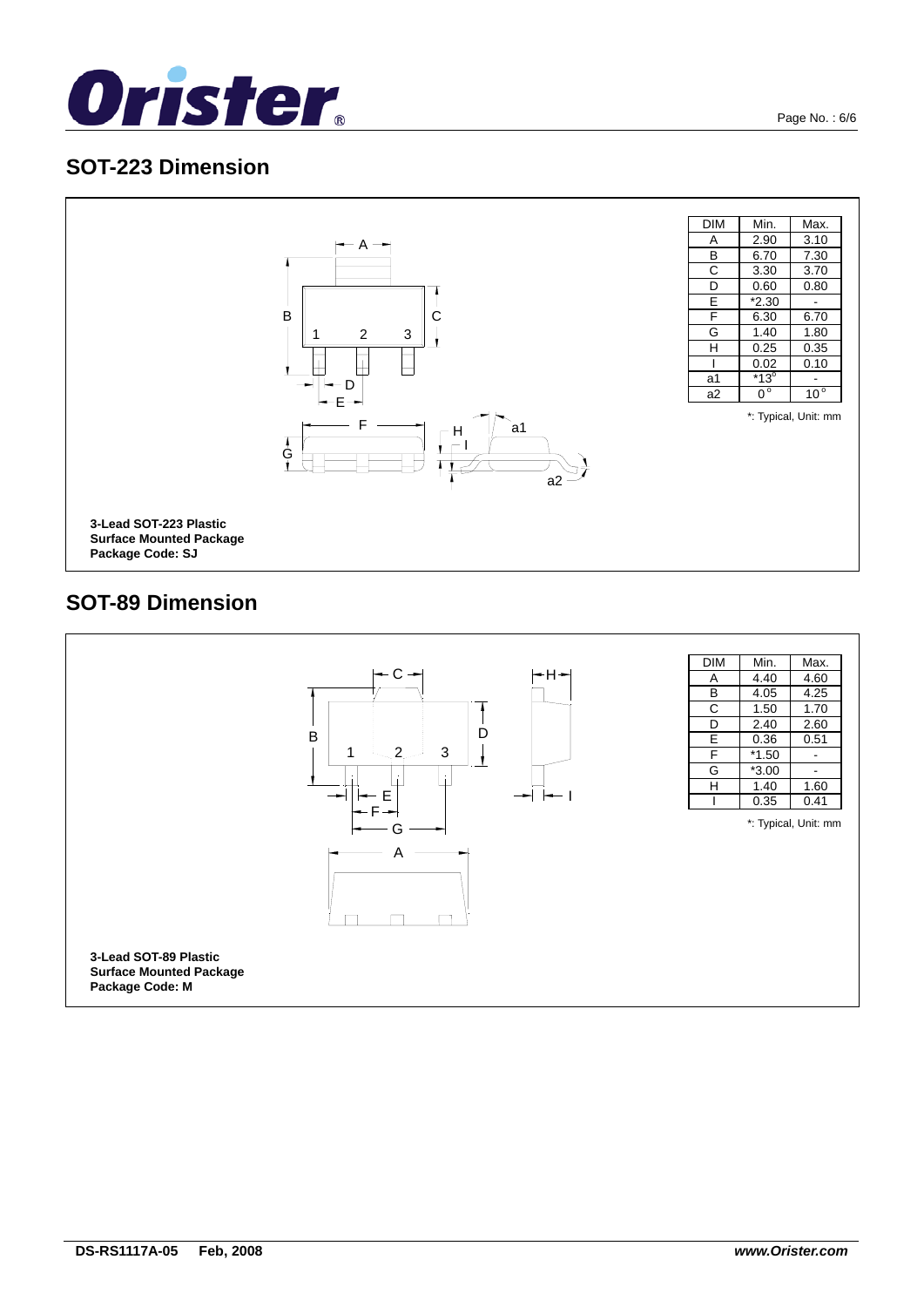



# **TO-220AB Dimension**

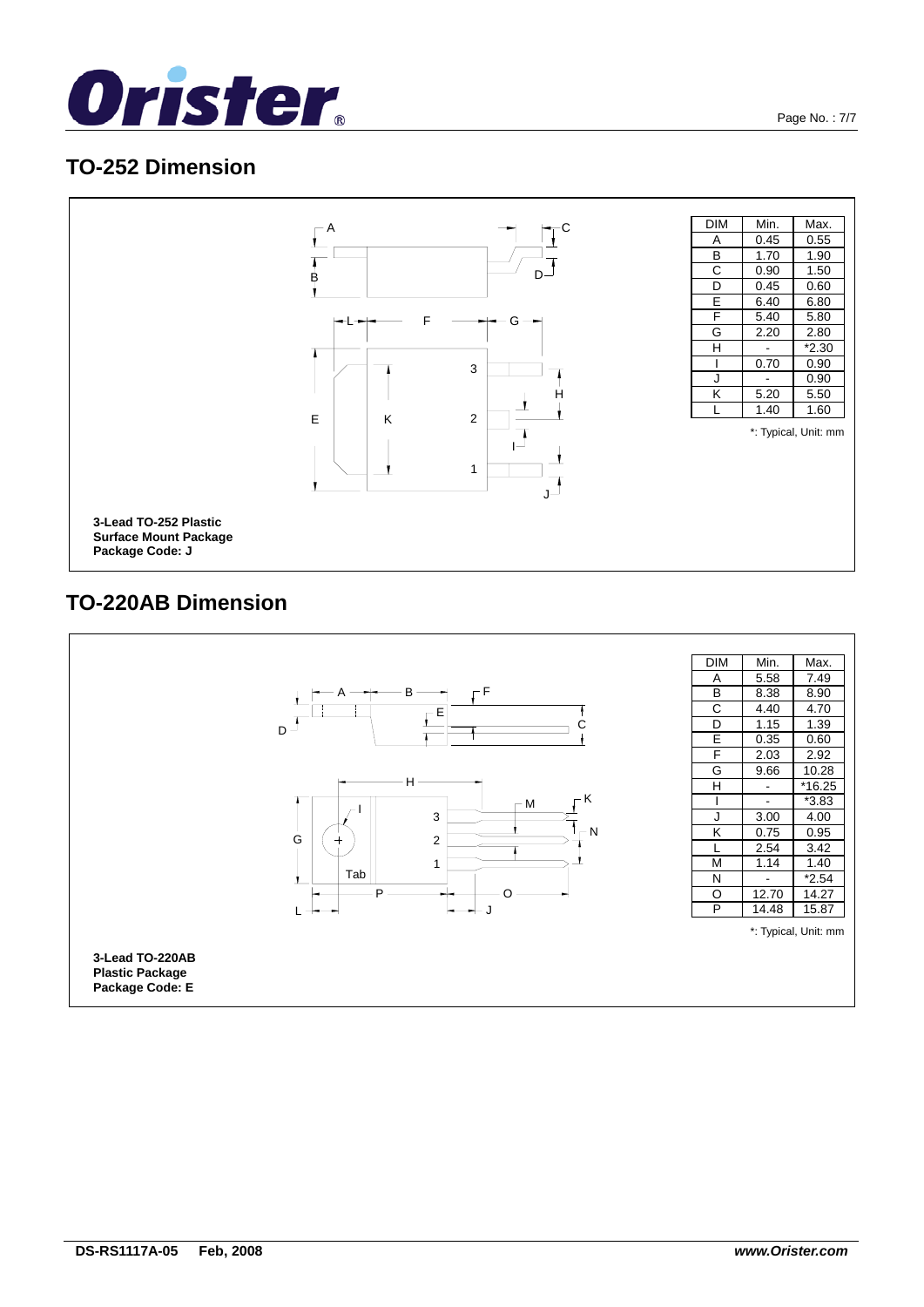

# **Ordering Information**

| <b>Part Number</b> | <b>Output Voltage</b> | Package | <b>Part Number</b> | <b>Output Voltage</b> | Package         |
|--------------------|-----------------------|---------|--------------------|-----------------------|-----------------|
| <b>RS1117AM-A</b>  | <b>ADJ</b>            |         | <b>RS1117AJ-A</b>  | <b>ADJ</b>            |                 |
| <b>RS1117AM-B</b>  | 1.8V                  |         | <b>RS1117AJ-B</b>  | 1.8V                  |                 |
| <b>RS1117AM-C</b>  | 2.5V                  | SOT-89  | RS1117AJ-C         | 2.5V                  | TO-252          |
| <b>RS1117AM-D</b>  | 3.3V                  |         | RS1117AJ-D         | 3.3V                  |                 |
| <b>RS1117AM-E</b>  | 5.0V                  |         | <b>RS1117AJ-E</b>  | 5.0V                  |                 |
| RS1117ASJ-A        | <b>ADJ</b>            |         | <b>RS1117AE-A</b>  | ADJ                   |                 |
| RS1117ASJ-B        | 1.8V                  |         | <b>RS1117AE-B</b>  | 1.8V                  |                 |
| RS1117ASJ-C        | 2.5V                  | SOT-223 | <b>RS1117AE-C</b>  | 2.5V                  | <b>TO-220AB</b> |
| RS1117ASJ-D        | 3.3V                  |         | <b>RS1117AE-D</b>  | 3.3V                  |                 |
| RS1117ASJ-E        | 5.0V                  |         | <b>RS1117AE-E</b>  | 5.0V                  |                 |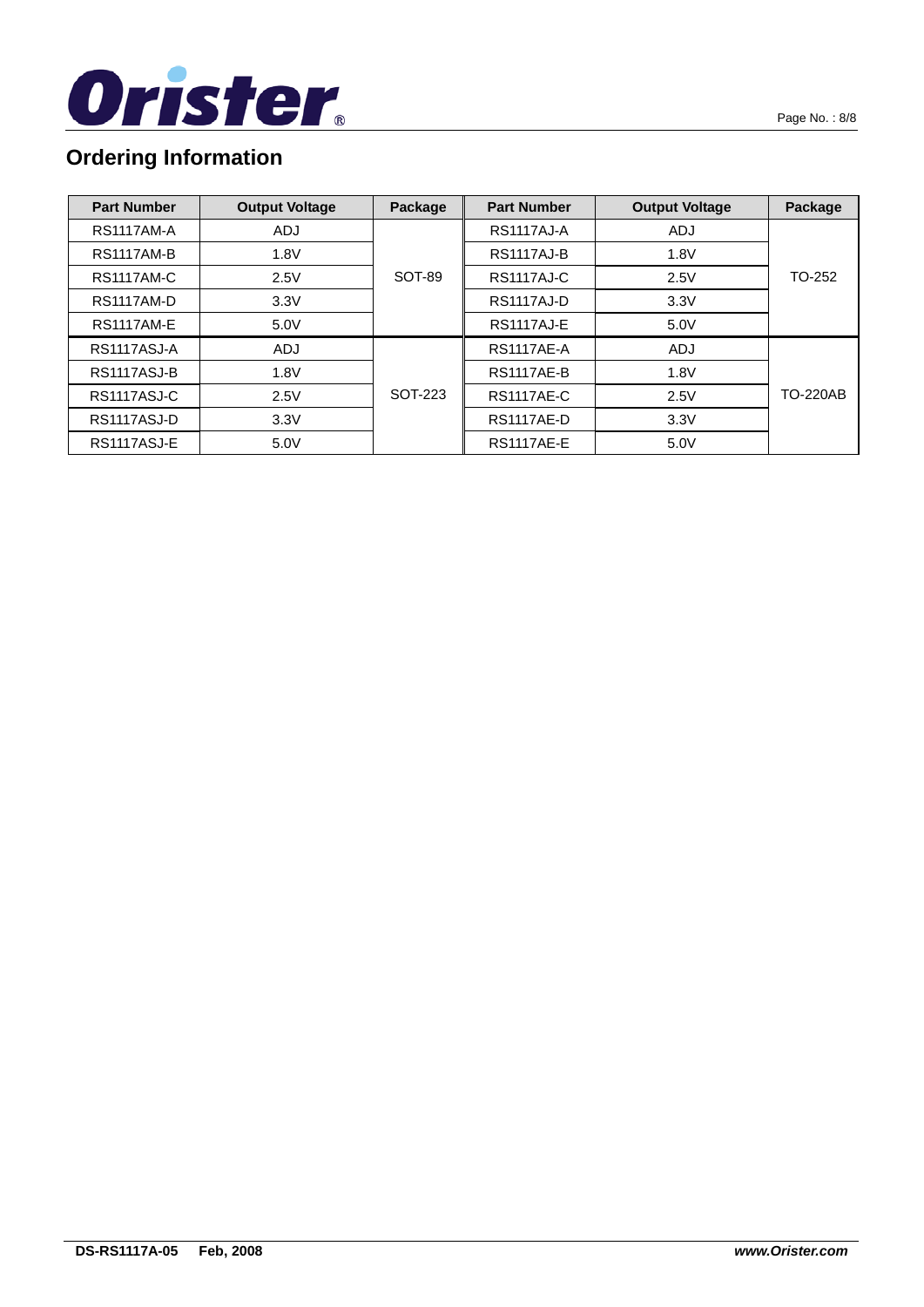

# **Soldering Methods for Orister's Products**

- 1. Storage environment: Temperature=10°C~35°C Humidity=65%±15%
- 2. Reflow soldering of surface-mount devices



| <b>Profile Feature</b>                      | <b>Sn-Pb Eutectic Assembly</b>     | <b>Pb-Free Assembly</b>            |
|---------------------------------------------|------------------------------------|------------------------------------|
| Average ramp-up rate $(T_L$ to $T_P$ )      | <3°C/sec                           | $<$ 3 $^{\circ}$ C/sec             |
| Preheat                                     |                                    |                                    |
| - Temperature Min (Ts <sub>min</sub> )      | $100^{\circ}$ C                    | $150^{\circ}$ C                    |
| - Temperature Max (Ts <sub>max</sub> )      | $150^{\circ}$ C                    | $200^{\circ}$ C                    |
| - Time (min to max) (ts)                    | $60 - 120$ sec                     | $60 - 180$ sec                     |
| Tsmax to $T_L$                              |                                    |                                    |
| - Ramp-up Rate                              | $<$ 3 $^{\circ}$ C/sec             | $3°C/sec$                          |
| Time maintained above:                      |                                    |                                    |
| - Temperature $(TL)$                        | $183^{\circ}$ C                    | $217^{\circ}$ C                    |
| - Time $(t_L)$                              | $60 - 150$ sec                     | $60 - 150$ sec                     |
| Peak Temperature (T <sub>P</sub> )          | $240^{\circ}$ C +0/-5 $^{\circ}$ C | $260^{\circ}$ C +0/-5 $^{\circ}$ C |
| Time within 5 <sup>o</sup> C of actual Peak | $10 - 30$ sec                      | $20 - 40$ sec                      |
| Temperature $(t_P)$                         |                                    |                                    |
| Ramp-down Rate                              | <6°C/sec                           | $<6^{\circ}$ C/sec                 |
| Time 25°C to Peak Temperature               | <6 minutes                         | <8 minutes                         |

#### 3. Flow (wave) soldering (solder dipping)

| <b>Products</b>  | Peak temperature                      | <b>Dipping time</b> |
|------------------|---------------------------------------|---------------------|
| Pb devices.      | 245 $^{\circ}$ C $\pm$ 5 $^{\circ}$ C | $5$ sec $\pm$ 1sec  |
| Pb-Free devices. | $260^{\circ}$ C +0/-5 $^{\circ}$ C    | $5sec \pm 1sec$     |